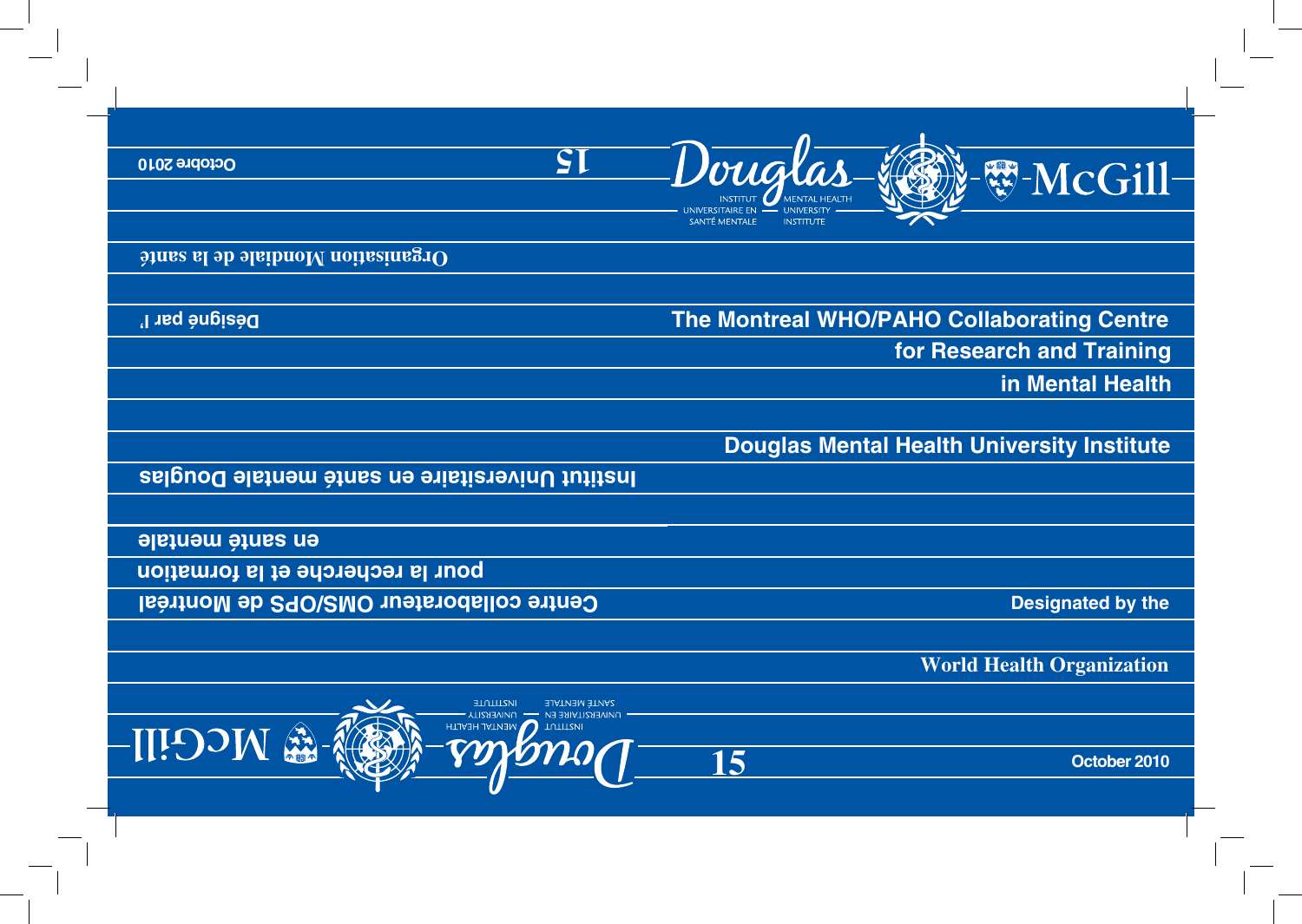**THE MONTREAL WHO/PAHO COLLABORATING CENTRE FOR RESEARCH AND TRAINING IN MENTAL HEALTH** Douglas Mental Health University Institute 6875, LaSalle Boulevard Montreal QC H4H 1R3 CANADA

| Telephone | 514-762-3006 |
|-----------|--------------|
| Fax       | 514-762-3040 |

www.douglas.qc.ca/page/who-collaborating-centre

ccoms-mtl-whocc@douglas.mcgill.ca

**15**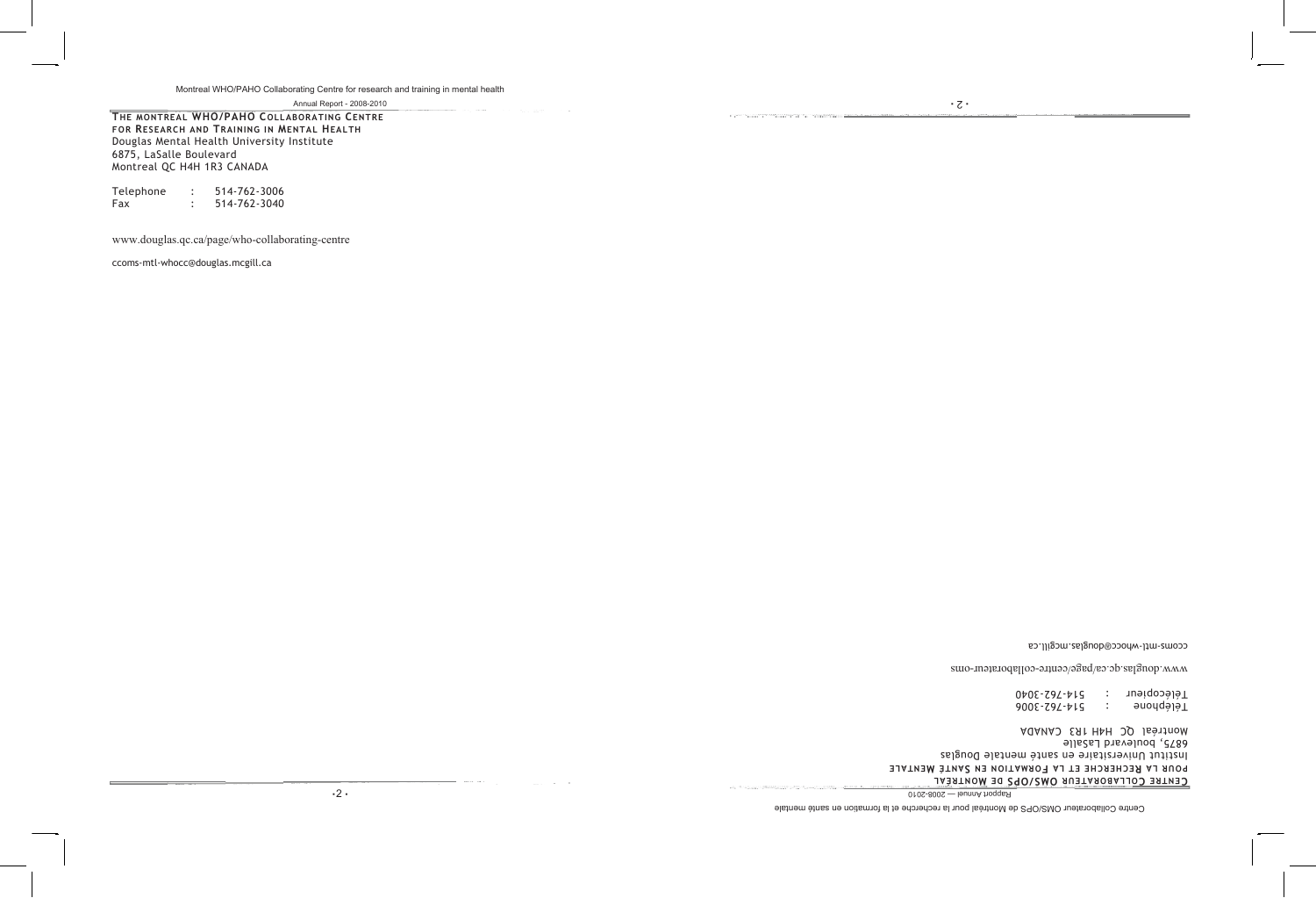| <b>CONTENTS</b>                                                                                       |  |
|-------------------------------------------------------------------------------------------------------|--|
|                                                                                                       |  |
|                                                                                                       |  |
|                                                                                                       |  |
|                                                                                                       |  |
|                                                                                                       |  |
|                                                                                                       |  |
|                                                                                                       |  |
|                                                                                                       |  |
|                                                                                                       |  |
| REGIONAL OFFICE FOR THE AMERICAS: PAN AMERICAN HEALTH ORGANIZATION (PAHO)--7                          |  |
|                                                                                                       |  |
|                                                                                                       |  |
|                                                                                                       |  |
|                                                                                                       |  |
|                                                                                                       |  |
|                                                                                                       |  |
|                                                                                                       |  |
|                                                                                                       |  |
|                                                                                                       |  |
|                                                                                                       |  |
|                                                                                                       |  |
|                                                                                                       |  |
|                                                                                                       |  |
|                                                                                                       |  |
|                                                                                                       |  |
|                                                                                                       |  |
|                                                                                                       |  |
|                                                                                                       |  |
|                                                                                                       |  |
|                                                                                                       |  |
|                                                                                                       |  |
| THE DOUGLAS MENTAL HEALTH UNIVERSITY INSTITUTE --------------------------------- 12                   |  |
| Research Center of the Douglas Mental Health University Institute--------------------------------- 13 |  |
|                                                                                                       |  |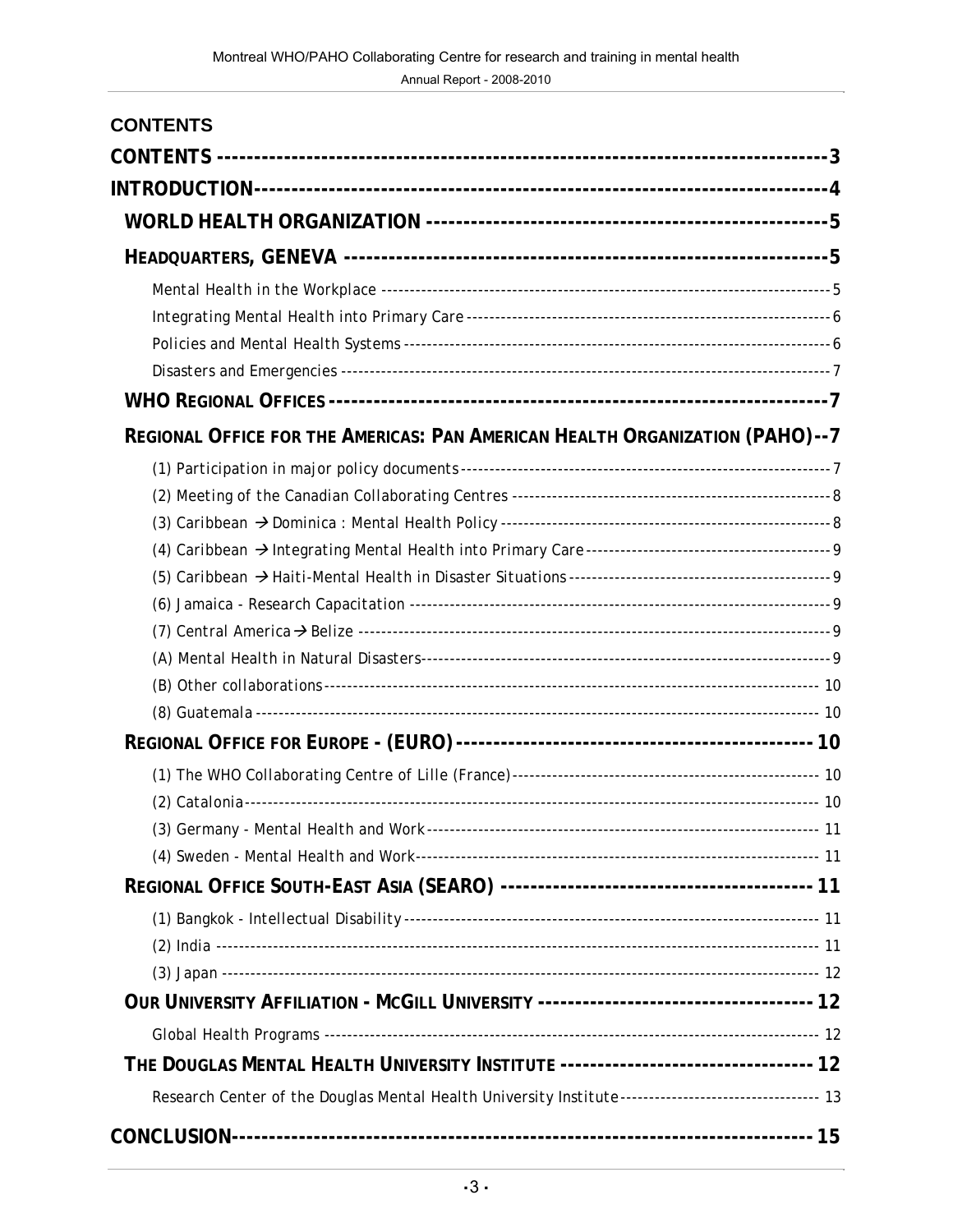## **INTRODUCTION**

This activity report covers the period from October 2008 to October 2010.

For us, one of the highlights of this period was the redesignation of the Montreal Collaborating Centre at the Douglas Mental Health University Institute for another four-year term. Another highlight was in November 2009, when the WHO Collaborating Centre was awarded the Prize for international influence. The Atlas-ID is the sum of more than four years of effort to improve the quality of life of people with intellectual disabilities around the world.

It was also during this period that Dr. Gaston P. Harnois, MD, after nearly 40 years at the Douglas, decided to retire in April 2010. This eminent psychiatrist has been CEO of this institution for 17 years. We owe him, amongst other things, to have established the Montreal WHO/PAHO Collaborating Centre for research and training in mental health in 1982 and to have enabled the creation of the Research Centre. Moreover, his great humanity was an inspiration to many, and one expression of this quality was his ability to be a mentor to many who, under his leadership, were able to spread their wings and reach their professional goals.

It is with great pleasure that I accepted the request from Dr. Harnois and the Douglas Mental Health University Institute, to assume the post of Director of our WHO CC. In addition to my interest in our international collaborations, I will pay particular attention to training and to our ties to McGill University.

We would like to extend our sincere thanks to Ms. Jane Lalonde, director of the Douglas Foundation, and its president, Ms. Marie Giguère, for their unfailing financial support. We also thank Mr. Jacques Hendlisz, Director General of the Douglas Mental Health Institute and Mr. François Morin, President of the Board of Research Centre for their vision and support.

Marc Laporta, M.D. Director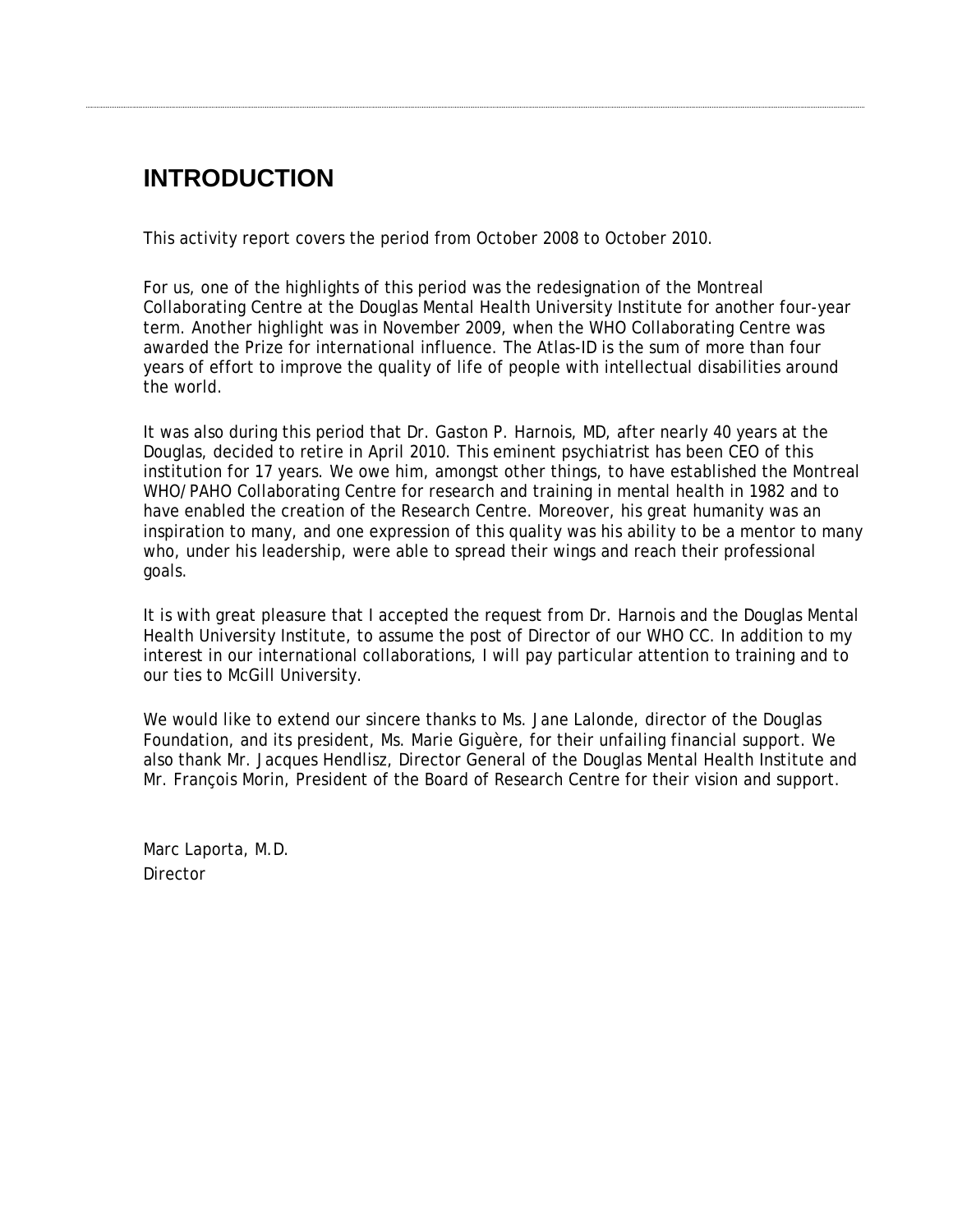## *WORLD HEALTH ORGANIZATION*

## *Headquarters, GENEVA*

The Montreal WHO / PAHO (World Health Organization / Pan American Health Organization) Collaborating Centre for Research and Training in Mental Health is the first collaborating centre to be appointed by the WHO in Canada in 1982.

While the Montreal CC is part of the Research Center of the Douglas Mental Health University Institute, work and activities of our CC incorporates the expertise of Quebec professionals and academicians beyond the Douglas.

We continue our work in close collaboration with the WHO's Division of Mental Health in Geneva, especially with its director, Dr. Shekhar Saxena. Indeed, after several years as head of this division, Dr Saraceno retired in March 2010 to be replaced by Dr. Saxena. Our other main contact person in this division is Dr Michelle Funk.

In September 2009, Dr. Harnois visited the headquarters as part of an official visit.

In September 2010, the World Health Organization and its regional office for the Americas, the Pan American Health Organization redesignated the Douglas Mental Health University Institute as "WHO/PAHO Collaborating Centre for Research and Training in Mental Health" for a period of four years (2010-2014).

In this section, we describe the main areas where our expertise has been in demand by the WHO headquarters.

### *Mental Health in the Workplace*

As a follow-up on the module, which we wrote for the WHO with Margaret Grigg and Dr Michelle Funk (WHO-Geneva) entitled "Policies and Mental Health Programs in the Workplace", we continue to monitor the international experiences in this field. We focus on the need for data from developing countries, mainly the impact of globalization, changes in standards and practices of employment, unemployment and the role of unions as appropriate.

Our CC has developed expertise in the field of mental health in the workplace and represented the Director of the WHO Division of Mental Health at the International Labour Office (ILO) until 2006. Since then, some activities related to this theme at the WHO have been adopted by the Division of Global Occupational Health. In 2010, we met the director of this organization and intend to maintain a useful communication with her group.

#### **Portugal**

In August 2009, Dr. Gaston Harnois acted as keynote speaker at the European Forum of Employee Assistance Programs involving representatives of 17 countries in Europe. He delivered a speech on the theme "The Challenge of Mental Health and its impacts on workers and the labor market: reality and prospects for 2015. "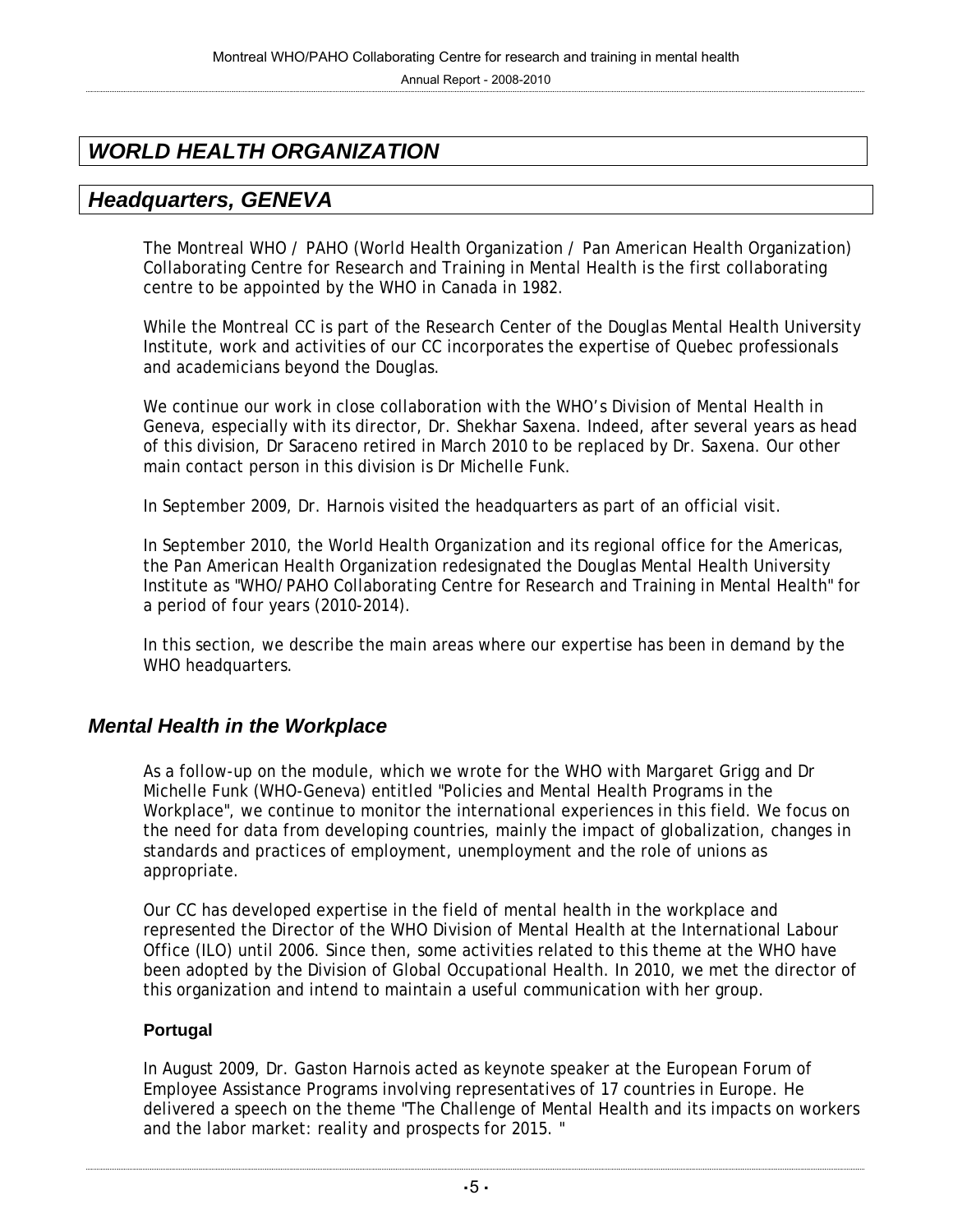#### **Quebec**

(1) In February 2009, Dr. Harnois was invited to represent the position of the WHO at a meeting with a team from the Quebec Human Rights Tribunal. He delivered a lecture entitled "Mental health problems and their impact." Also present at this conference were the President of the Court of justice, Judge Michèle Rivet; Anne-Marie Laflamme, Professor at the Faculty of Law, Laval University; Mrs. Louise Forest, users representative, and Sylvie Gagnon, lawyer at the Human Rights Tribunal.

(2) At the request of the Ministry of Health of Quebec, we had a meeting in May 2010 with the delegation of the Committee on Social Affairs of the National Assembly of France, which focused on the Québec model of mental health interventions at work to represent the position of the WHO on the subject. On this occasion, Dr Gaston Harnois gave a presentation on psychosocial risks at work.

### *Integrating Mental Health into Primary Care*

The WHO has chosen the theme of primary health care for its World Health Report for 2008.

#### **(1) International Conference "Integrating Mental Health into Primary Care"**

Several reports, including the one we wrote in 2005 about the lack of integration of mental health services at primary care level in Mexico, led the Division of Mental Health of WHO to address the issue and to undertake the writing a paper entitled "*Integrating mental health into primary care: a global perspective"*in collaboration with the World Association of Family Doctors (Wonca).

The international conference and the North American launch of the report of the WHO and WONCA held by our collaborating center and held at the Douglas Institute in November 2008 was a resounding success. The conference was attended by Dr. Jorge J. Rodríguez (PAHO), Dr Michelle Funk (0ms), Dr. Gabriel Ivbijaro (WONCA) and Dr. Jean-Luc Roelandt (WHO CC, France) and Dr. André Delorme and others. Subsequently, we received very positive reviews about the content and conduct of this conference from Dr. André Delorme, chief of mental health at the Quebec Ministry of Health.

#### **(2) Quebec**

Our Centre was asked to attend the Bi-annual mental health Days in May 2009, organized by the Ministry of Health and focusing on the role of primary care in mental health. Dr. Harnois presented on this occasion the "Perspectives of the WHO on the integration of mental health at the primary health care level." The conference attracted 200 guests and participants. http://www.msss.gouv.qc.ca/sujets/prob\_sante/sante\_mentale/index.php?aid=99

### *Policies and Mental Health Systems*

In recent years, our collaborating center has developed expertise on the processes involved in the drafting and implementation of policies in mental health. As a result, and at the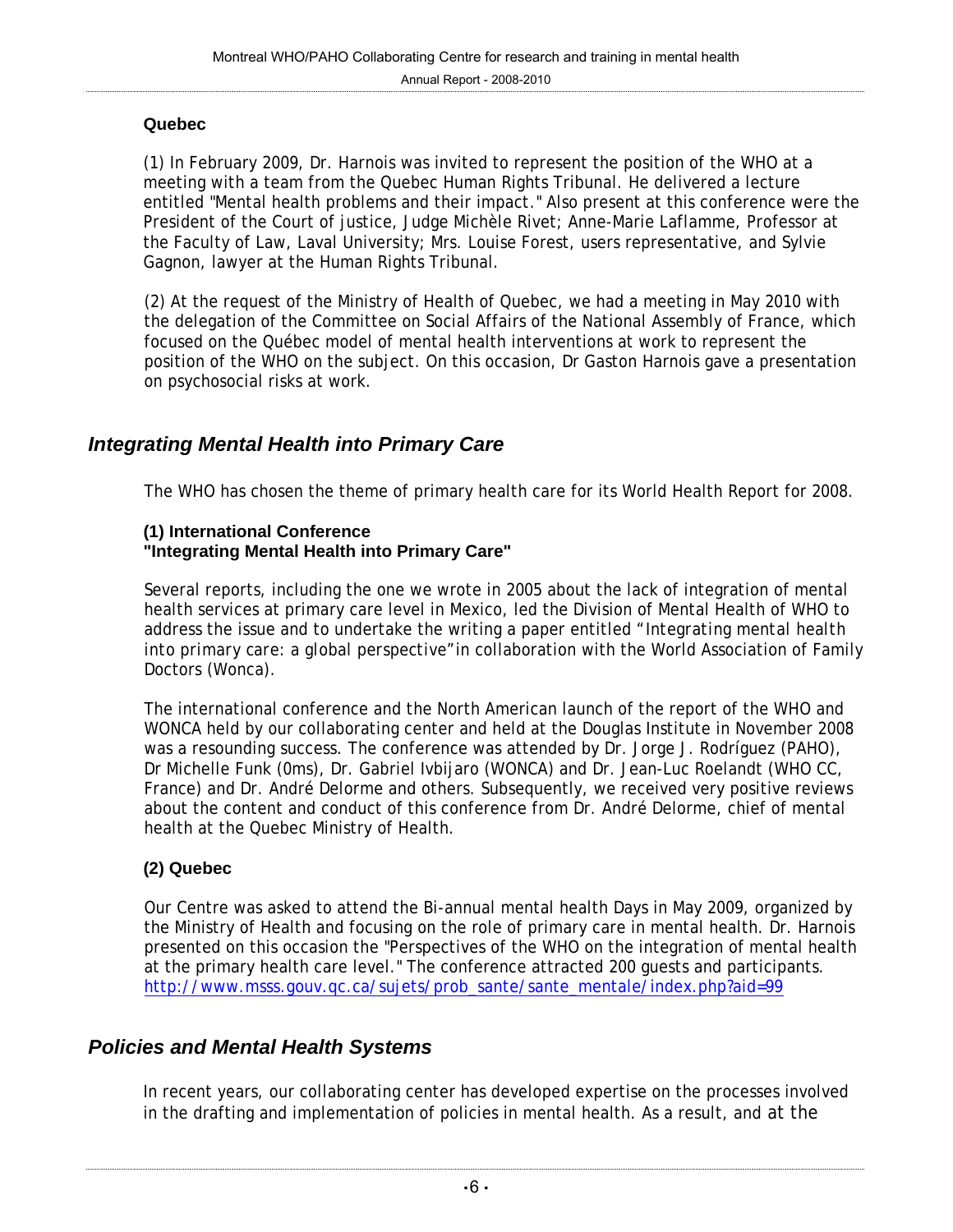request of the Division of Mental Health in Geneva, our CC has formalized its expertise in this field.

Our intention is to integrate, for countries we will collaborate with, epidemiological data, organizational data, and assessments of health services, to build a mental health policy that is relevant. Dr. Laporta is responsible for developing this line of expertise.

Our work in this area during this period, is described below *(WHO>AMRO>OPS>section (5))* 

#### *Disasters and Emergencies*

(1) Following the tsunami in Aceh in Indonesia, our CC was called upon for training with the primary healthcare authorities in Jakarta and Aceh. Since that mission, we have been developing our expertise in this field.

(2) Most of our work in this period took place in the Caribbean (See  $\rightarrow$  *WHO> AMRO> OPS> items (6) and (7)).*

### *WHO Regional Offices*

### *Regional Office for the Americas: Pan American Health Organization (PAHO)*

We maintain close links with our Regional Office and with the responsible person for mental health programs, Dr. Jorge Rodríguez, Chief of PAHO Regional Mental Health, Substance Abuse and Rehabilitation Unit, Washington, DC.

#### *(1) Participation in major policy documents*

(A) "PAHO Regional Mental Health Strategy and Plan of Action" At the request of PAHO, our CC revised this PAHO document on mental health. http://new.paho.org/hq/dmdocuments/2009/CD49-10-e.pdf

(B) "Policy on Research for Health"

Also, always at the request of PAHO, we have contributed to this report. For further info: http://new.paho.org/hq/dmdocuments/2009/CD49-10-e.pdf

#### (C) Barbados

In March 2010, Dr. Laporta went on an official mission to the sub-regional office of PAHO in Barbados to attend the meeting on mental health in emergencies and disasters.

In this context, he was invited to join a study group on emergencies and disasters in the subregion. The task force is currently finalizing a formal document on the subject for stakeholders in those countries.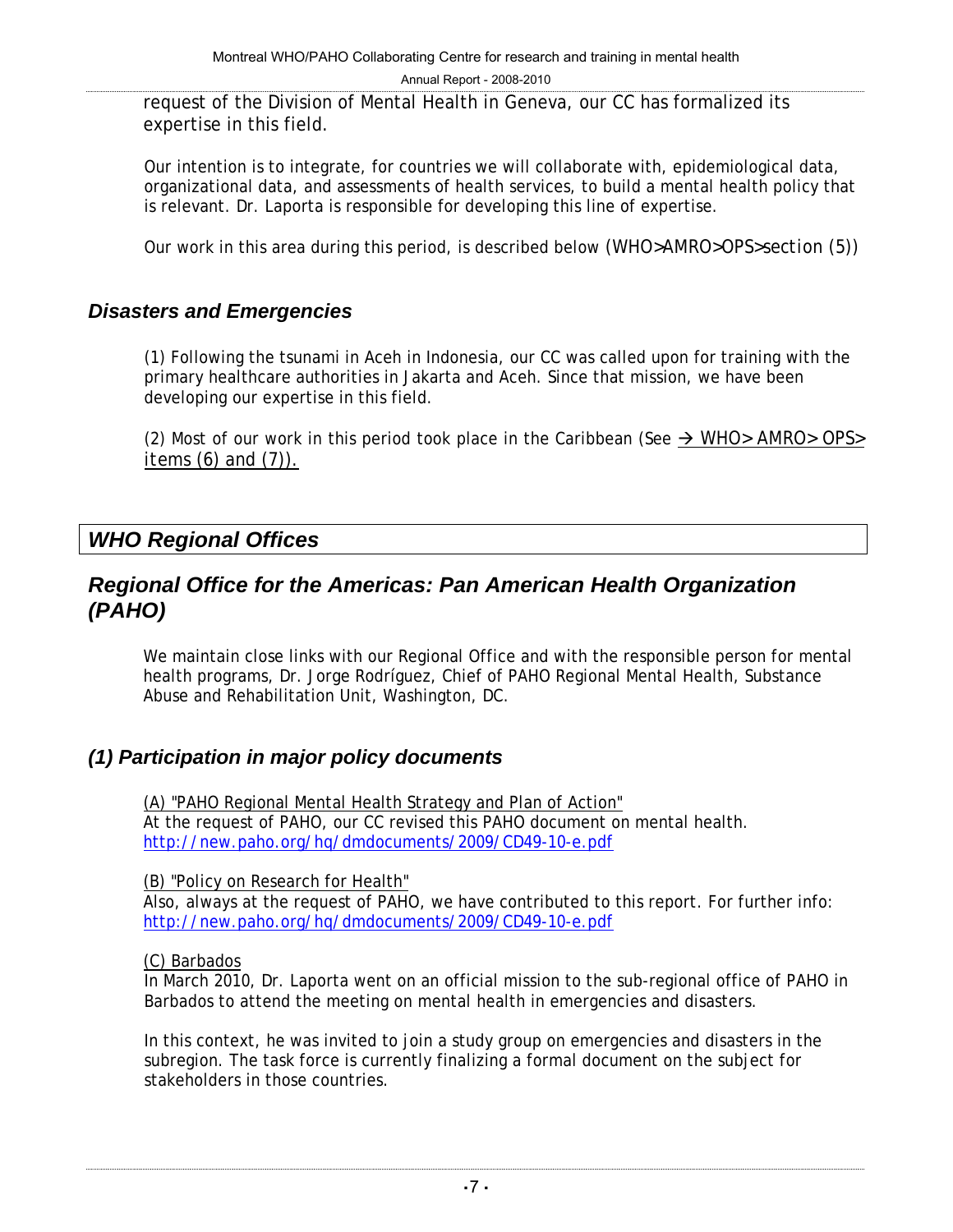#### *(2) Meeting of the Canadian Collaborating Centres*

In October 2009 a meeting of Collaborating Centres of Canada was held in Ottawa. Dr. Laporta, representing the WHO Collaborating Centre in Montreal, went to this first meeting of the Canadian Collaborating Centres.

During this meeting, the following points were agreed to by all members:

- o It is necessary to optimize the functionality of the PAHO-Canada Portal for CCs, including the creation of a service and a network database for Canadian expertise in health and use of virtual rooms for meetings.
- o Priority areas for collaboration and potential projects for the period 2010-2011 must be identified.
- o Meetings between collaborating centers should be held regularly.
- o Information on sources of funding should be available to all collaborating centers.

#### *(3) Caribbean → Dominica : Mental Health Policy*

**Dominica** represents a model of mental health intervention for developing countries. The government shows a clear interest in developing mental health care.

We have been interested in mental health programs in this country for over 14 years. In May 2009, following a submission (Canada-PAHO Biennial Work Plan) on a collaboration to develop a mental health policy for this country by Dr. Laporta, we received funding from Health Canada.

During a week-long survey mission, a team from our collaborating centre, including Dr. Laporta, Dr. Ian Bradley, from the Department of Psychology at McGill University and Anton Parker, a 3<sup>rd</sup> year medical student, McGill University, visited Dominica. They met government officials, including Permanent Secretary and the Minister of Health as well as the Minister for Youth Affairs of Dominica. They also conducted six focus groups composed of about 10 people each representing various aspects of the Dominican society (employers, clinicians, academics and school, legislators, religious people, ministry), including people with mental health problems , persons at risk, care providers, health practitioners and community organizers, and so on, to perform in-depth interviews. These discussions served to highlight the country's needs and resources in mental health, and to identify some values and goals of the population in regard to mental health.

These results were used to formulate our recommendations. The first detailed draft of the mental health policy, which was discussed during a second trip with a group of country experts, led to the final draft of mental health policy for this country.

In 2011, efforts for Dominica will focus on parliament's acceptance of mental health policy.

*See also* Æ *http://www.douglas.qc.ca/page/who-collaborating-centre-initiatives*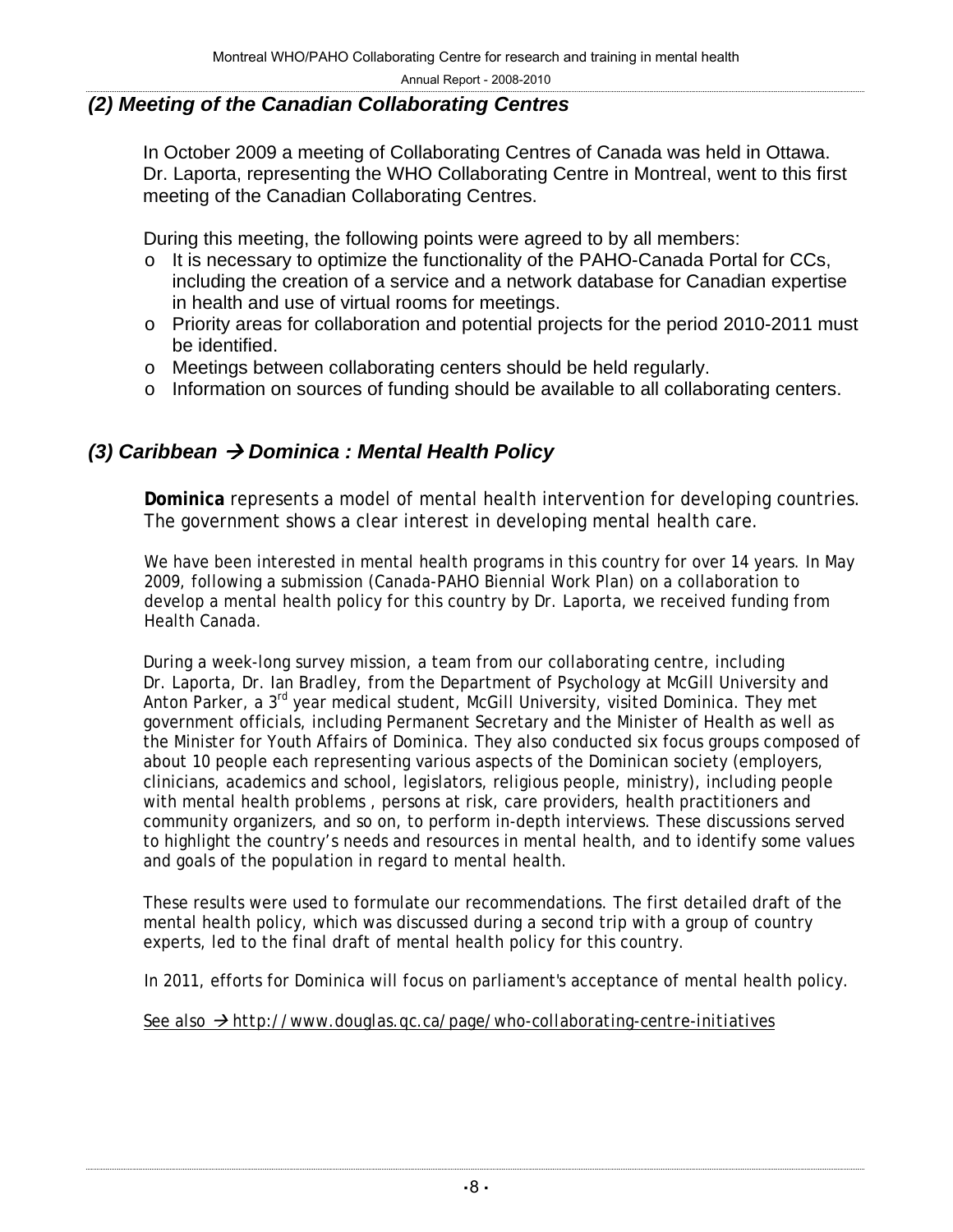#### *(4) Caribbean → Integrating Mental Health into Primary Care*

As part of a sub-regional collaboration for the training of primary caregivers, our collaborating centre has submitted an application for funding to Health Canada, which has been accepted and will be financed from the end of 2010. The project aims to use novel solutions to the problem of non-integration of mental health care despite training opportunities and better knowledge.

Dr. Laporta is following this dossier with Dominica and Belize, PAHO, and with the Subregional Office in Barbados.

### *(5) Caribbean → Haiti-Mental Health in Disaster Situations*

Dr. Laporta was invited by Dr. Jorge Rodríguez at PAHO to travel to Haiti as an expert consultant, following the earthquake of January 2010, to report on resources and needs in mental health. He thus co-authored, with Devora Kestel of PAHO, the mission report which was presented to PAHO.

The report served to guide PAHO's plan to help this country in the field of mental health.

Following the recommandations of this report, PAHO appointed a new representative for Mental Health in Haiti, Ms. Zohra Abaakouk, with whom our collaborating centre maintains ongoing ties.

#### *(6) Jamaica - Research Capacitation*

Since our collaborating centre began to establish links with the department of psychiatry at the University of the West Indies (UWI), several collaborations have developed. One was that of a resident in psychiatry at McGill University, Dr. Lorin Young, who spent several weeks in training at the site. She was particularly interested in the effects of violence on the development of children and adolescents. A summary of her experiences is on the following site: www.douglas.qc.ca / page / center-WHO-Collaborating initiative

Meetings between Dr. Laporta and Dr. Wendel Abel, Director of the Department of Psychiatry at the UWI should result in future collaborations as well.

### *(7)* Central America → Belize

#### *(A) Mental Health in Natural Disasters*

Belize has a population 300,000 people and mental health issues have been taken in hand, over the last ten years, mainly by the psychiatrist Dr. Claudina Cayetano. At the request of the Ministry of Health of Belize, a group of experts from our collaborating visited Belize in July 2010. The goal was to train stakeholders across the country in mental health interventions in situations of natural disasters. A two-day workshop was led by Dr. Laporta, Dr. Mark Yaffe, a family physician at St. Mary's Hospital and Julian Xue, a 3rd year medical student at McGill University, in close collaboration with Dr. Cayetano and the Ministry of Health. The training, which included aspects from the organization of services to practical interventions, was a resounding success.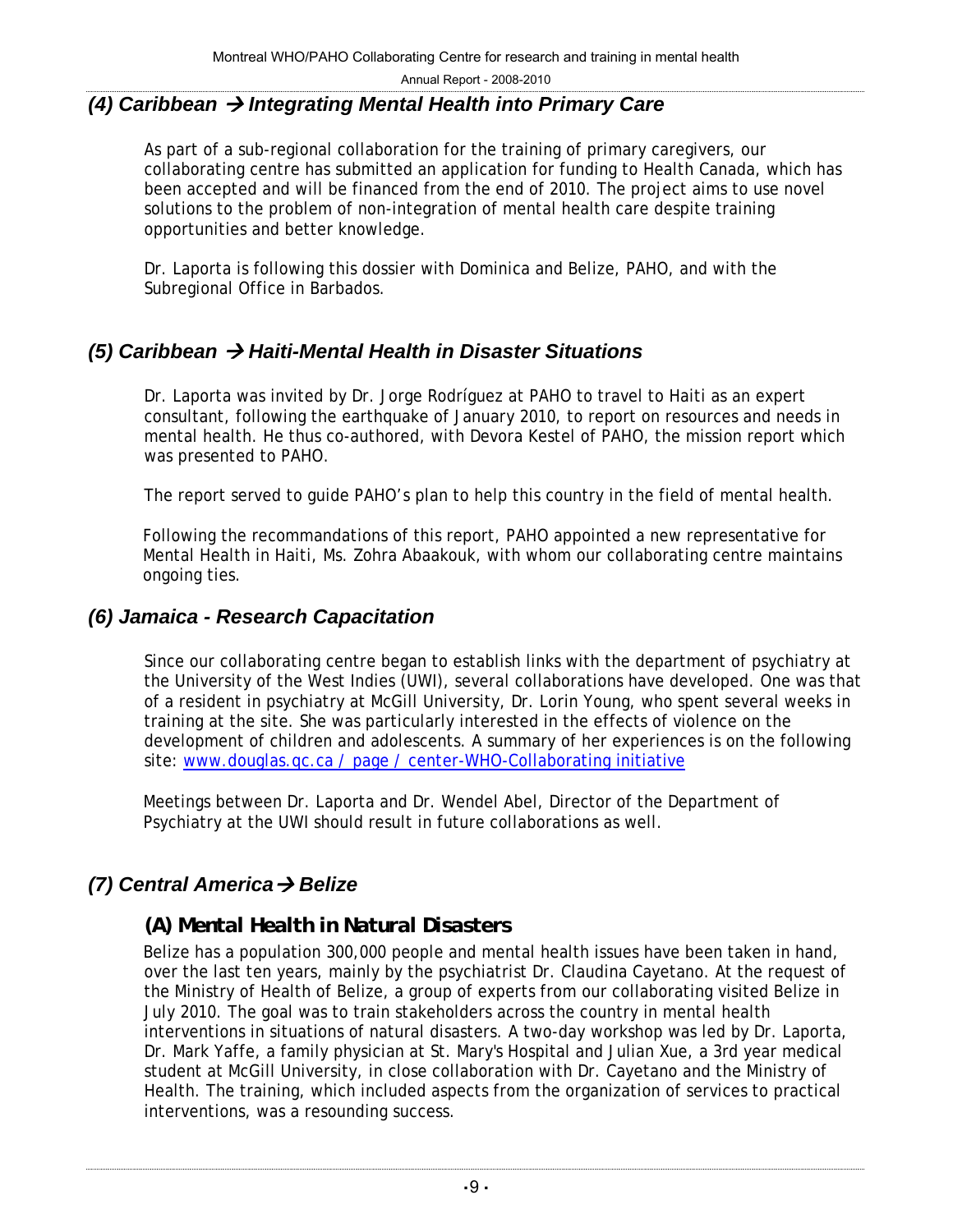#### *(B) Other collaborations*

Our collaboration with this country is also reflected by the invitation of Dr. Carole Brebion by the National Association of Mental Health of Belize for their annual meeting. Dr. Brebion is a psychiatrist at the Lakeshore Hospital, which has an affiliation to McGill University. www.douglas.qc.ca / page / center-WHO-Collaborating Testimonials

Finally, we involve students and residents from the faculty of medicine and psychiatry at McGill University in exchange programs with countries we collaborate with. So far, Dr. Julian Xue has participated twice in the program. Dr. Ammar El-Banna has submitted a project and Dr. Alexandra Baines takes part in the training project in mental health care into primary care. Dr. Julian Xue reported on some of his experiences available at: http://www.douglas.qc.ca/news/685

### *(8) Guatemala*

Our work continues, especially in the Quiche region, which is mostly Mayan, where we have worked with the group *Médicos Descalzos* directed by Cristina Chavez. We have supported concrete efforts in this important NGO to develop aid programs, especially in mental health for the indigenous population of the town of Chinique and its surroundings.

## *Regional Office for Europe - (EURO)*

### *(1) The WHO Collaborating Centre of Lille (France)*

In collaboration with the Quebec Association of Psychosocial Rehabilitation, we supported the visit to and the training of a group of peer helpers at the WHO CC of France in Lille. This exchange has generated considerable interest and a request to do the same training in Liège.

In addition, we continue our discussions with France on the participation and role of elected officials in mental health programs, especially at the level of support mechanisms for people with serious mental health problems when they are fully integrated as citizens.

## *(2) Catalonia*

In 2010, our CC was awarded a grant from the Department of International Relations of Quebec to undertake a comparative study of mental health in workplaces in Quebec and Catalonia. This project will end in 2011. It is an international comparative study on how two companies, each with more than 1,000 employees, manage mental health problems of their own employees. The Douglas has been chosen as a partner in Quebec, the principal investigator is Dr. Harnois assisted by Michelle Gilbert, director of human resources, and Caroline Dubé, Manager, Health and Safety. Our Catalan partner is the *Intitut of Assistência Sanitària* Girona. The principal investigator is Professor Luis Salvador assisted by Dr. Jordi Cid, Head of mental health in Girona.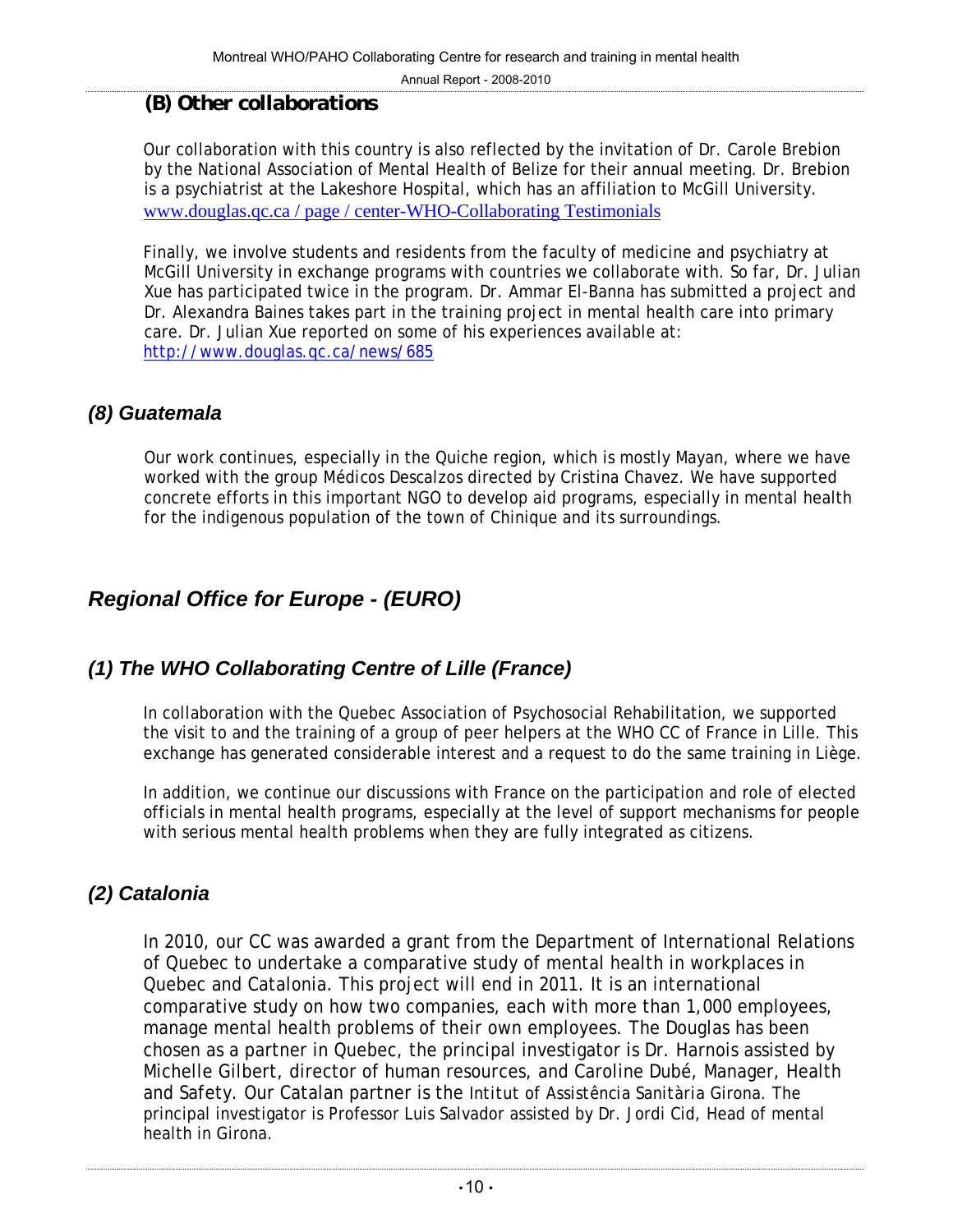## *(3) Germany - Mental Health and Work*

Dr. Harnois met with the director of the Lebenswelten agency in Berlin in May 2009. We have found that social enterprises in Europe continue to grow at an interesting rate. On of the ideas of the Lebenswelten to build a hotel of about 400 rooms in Berlin which would be managed by a social enterprise where mental health service users would represent the majority, deserves to be carefully studied.

#### *(4) Sweden - Mental Health and Work*

It is with pleasure that we responded to the request of Professor Lennart Levi, Professor Emeritus at the Karolinska Institute and member of the Swedish parliament, to describe the Canadian mental health programs in employment. Professor Lennart intends to submit a bill to create a parliamentary committee that would aim to improve mental health in employment contexts.

## *Regional Office South-East Asia (SEARO)*

### *(1) Bangkok - Intellectual Disability*

In November 2007, the WHO presented its report *Atlas of Global Resources for Persons with Intellectual disabilities*.This document was supported by our collaborating center. http://new.paho.org/hq/dmdocuments/2008/MH\_December\_2007.pdf

Following this report, we agreed to continue our collaboration with the Institute Rajanukul Bangkok, led by Professor Panpimol Lotrakul. It was in Bangkok where the document had been launched.

### *(2) India*

#### **(A) Work and Mental Health**

In November 2009 we attended the 10th World Congress of the World Association for Psychosocial Rehabilitation, in Bangalore, India. As Chair of the Committee on Work and Mental Health, Dr. Harnois submitted a report on the development of mental health programs in employment and the development of social enterprises hiring and paying people struggling with mental health problems for which it is usually extremely difficult to find employment.

(B) At the request of Professor Denis Therrien, Vice-Chancellor for International Affairs and Research at McGill University, we were mandated to explore with Indian colleagues the possibility of a substantial increase of research collaborations between Québec and India. There is no doubt that the activities of the Institute of Mental Health of Southern India in Bangalore (NIMAN) would allow fruitful exchanges. A memorandum of understanding on this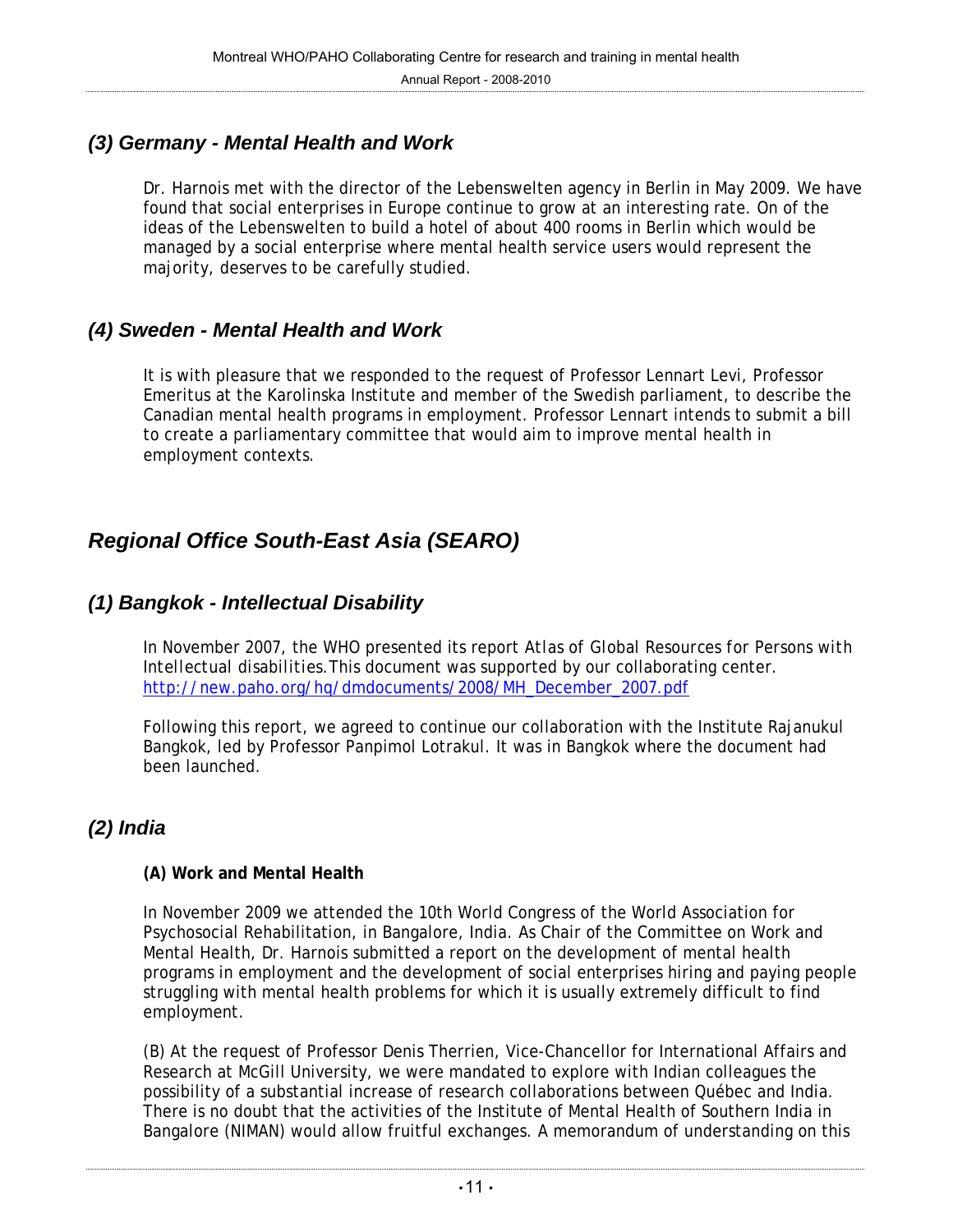issue was not signed, however, during a visit to Bangalore of the premier of Quebec, the Honourable Jean Charest.

## *(3) Japan*

Dr. Harnois undertook a tour of the United Nations University in Tokyo in November 2009. This important structure of the United Nations is mandated to develop and share knowledge in areas that are relevant to the promotion, security and development in the world, especially for developing countries. The University provides opinion papers to different departments of the United Nations.

## *Our University Affiliation - McGill University*

#### *Global Health Programs*

There is a strong interest in mental health at the international and global levels, both undergraduate and graduate students. At the graduate level, contacts were established with the Faculty of Medicine, at the University of the West Indies in Jamaica and with Belize (see above). At the undergraduate level, following a meeting between Dr. Laporta and members of the McGill International Health Initiative, we are developing an exchange program with Belize, under the auspices of Dr. Claudina Cayetano, herself a graduate in Psychiatry at McGill University.

## *The Douglas Mental Health University Institute*

**(1) Conference "Integrating Mental Health into Primary Care: A Global Perspective"** 

In the wake of the publication by the WHO of the document entitled: "Integrating Mental Health into Primary Care", our collaborating center hosted a conference which included the launch of this document for the region of the Americas and a more general conference on the subject.

http://www.douglas.qc.ca/publications/67/file\_fr/poster-conference-ccoms.pdf

The conference focused on different factors to consider in developing effective mental health services at the primary health care level. Participants shared experiences from a variety of countries and cultural contexts, including that of Quebec. The conference was also the name chosen to launch the WHO report mentioned above."

#### **(2) Ministry of Health, Quebec**

(A) Bi-annual Days Mental Health

The Montreal CC was invited to participate at the "Bi-annual Mental Health Days" in May 2009. These were organized by the Ministry of Health and focused on the role of primary care in mental health. Dr. Harnois presented on the "WHO Perspective on the integration of mental health into primary health care." The conference attracted 200 guests and participants.

http://www.msss.gouv.qc.ca/sujets/prob\_sante/sante\_mentale/index.php?aid=99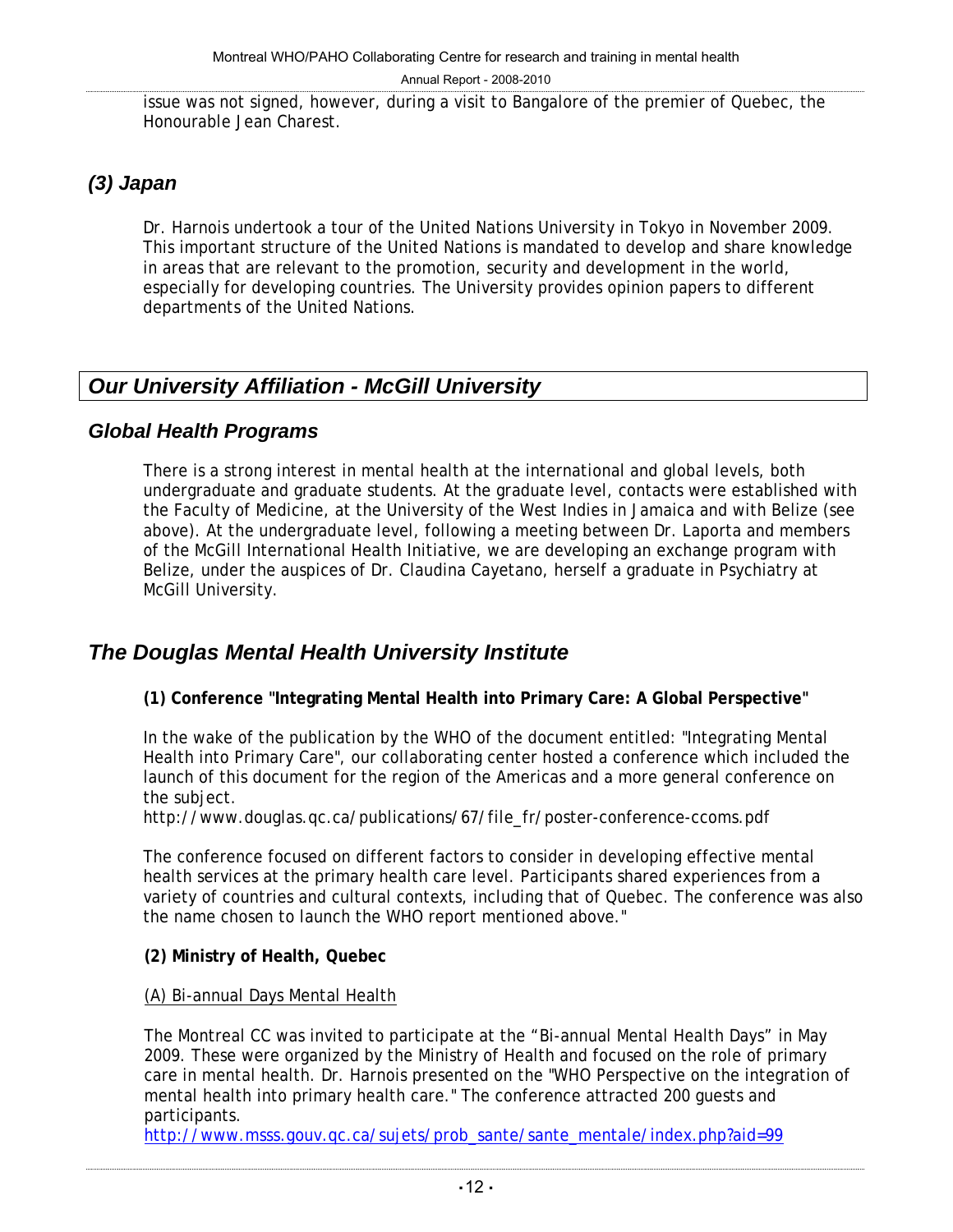#### (B) French Delegation

In early 2010, we received the request from the Ministry of Health (Quebec) to meet a French delegation mandated to study the Quebec model for mental health interventions in the workplace. Dr. Harnois also represented the position of the WHO on the subject.

#### (C) World Atlas on intellectual deficiency

In November 2009, the Montreal CC was awarded the prize for international influence.

The International Recognition Award is open to all sectors of public administration in Quebec (Public Service, Education networks, Cities and Health and Social Services) and is awarded to an administrative unit that designed a project that provides its organization with an international outreach.

www.who.int/mental\_health/evidence/**atlas**\_**id**\_2007.pdf

#### **(3) Canadian Mental Health Commission - Government of Canada**

In October 2009, the Douglas Institute received the Honourable Michael Kirby, chairman of the board of directors of the Canadian Mental Health Commission. The Commission will aim in the next year to mobilize the development of a social movement called "mental health partners" to address issues about mental health and stigma that it undergoes.

In January 2010, the Douglas Institute welcomed two members of the Commission on Mental Health: Louise Bradley, COO, and Phil Upshall, Advisor, Stakeholder Relations. The purpose of their visit was to develop relationships with key partners in mental health in Quebec, including the Douglas. During this busy day, they were able to exchange ideas with many players here and take stock of the level of expertise in terms of research and patient care.

#### **(4) Global Business Roundtable - Government of Canada and the United States**

In 2008, the CC was involved to two meetings organized jointly by Dr. Quirion (Director of the Douglas Research Center, and of the Canadian Institute of Neurosciences, Mental Health and Addiction) and by Mr. Bill Wilkerson, director of the Global Business Roundtable. These meetings represented a colaboration between the Governments of Canada and of the U.S., and aimed to develop the thinking on the subject.

### *Research Center of the Douglas Mental Health University Institute*

Researchers at the Institute continue to receive grants at a pace that exceeds that of similar centers: 18 million dollars were awarded in 2009-2010. The Institute has signed two new research agreements, with the Institute of Neurobiology of the Mediterranean (INMRD) of France and the Howard Florey Institute (HFI) of Australia.

The Institute has also signed a collaborative agreement with the Yale Program for Recovery and Community Health (USA): The agreement includes research, education and training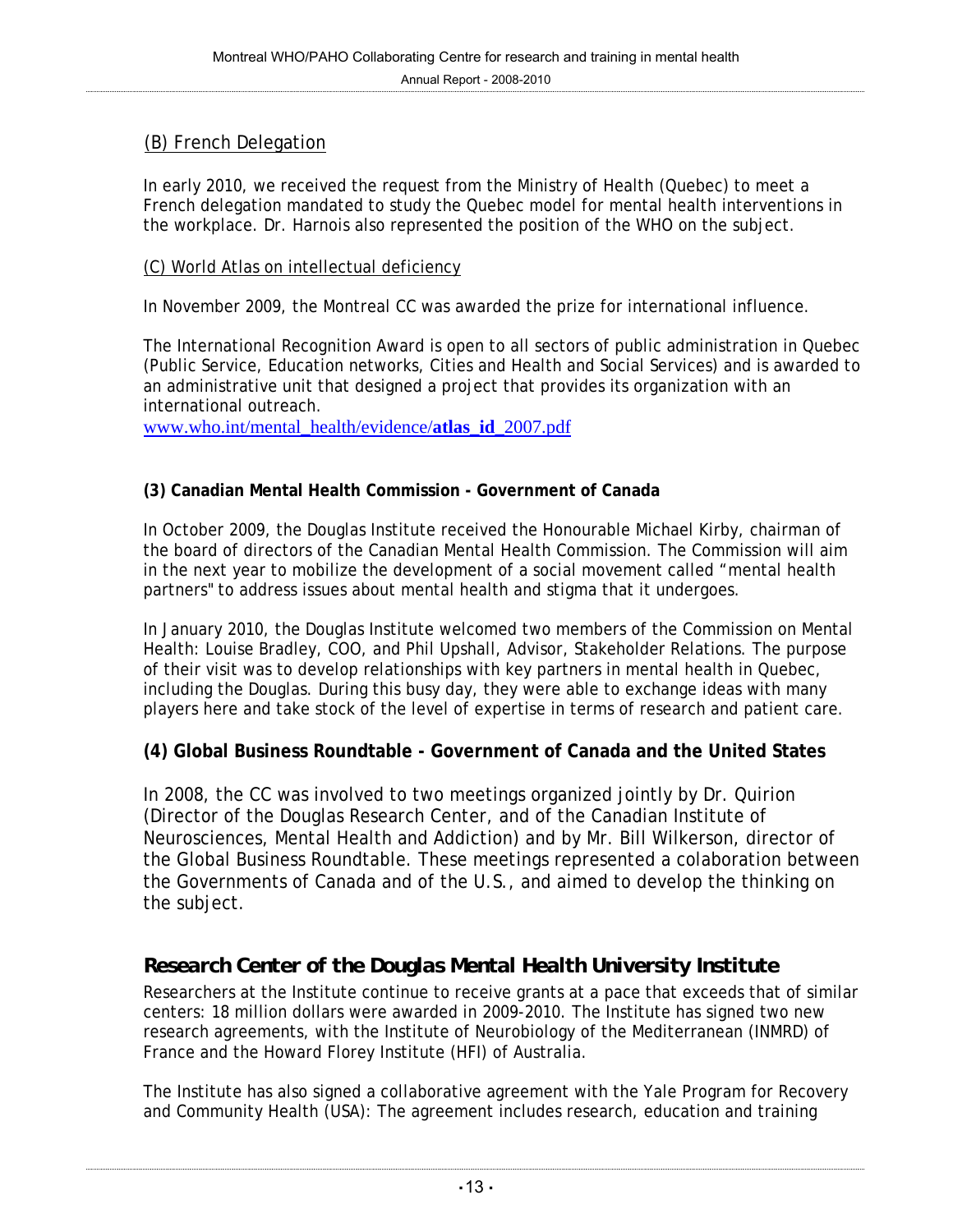collaborations in connection with the recovery process for people with mental health problems and addiction.

Among the work of researchers at the Institute with a significant international impact, we will mention the following:

- Dr. Rémi Quirion on the characterization of pain in people with hyperalgesia;
- Dr. Michel Perreault on inter-sectoral collaboration in mental health (collaboration with Brazil in particular)
- Dr. Marie-Josée Fleury on the transformation of mental health care
- Dr. Anne Crocker on identifying mental health problems, intellectual disability, the ability to stand trial, criminal responsibility, decision-making
- Dr. Eric Latimer, economist, interested in community supports for people with severe mental disorders
- Dr. Jean Caron, social epidemiology of mental illness, suicide epidemiology, program evaluation and psychometrics.
- Dr. Alain Brunet on post-traumatic stress disorder;
- Dr. Ellen Corin on the social aspects of psychosis (Work in India in particular)
- Dr. Ashok Malla on program evaluation, intervention and prevention of psychoses (PEPP) (Collaborations with India);
- Dr. Michael Meaney on early marternal care and neurodevelopment;
- Dr. Duncan Pedersen on reducing the burden of mental illness in civilian populations exposed to political violence, on psychosocial rehabilitation and recovery, and on services and policies.
- Dr. Jens Pruessner, McGill Centre for Studies in Aging (celebrating 25 years)
- Dr. Martin Lepage, Brain Imaging Centre on the pathophysiology of several mental illnesses including schizophrenia, depression, post-traumatic stress disorder and attention deficit disorder.

Of course, the CC also interacts with researchers and professionals that are not based in the Research Centre. Among these, we have recently worked with the following:

Dr. Céline Mercier, Professor in the Department of Social and Preventive Medicine, University of Montreal. She is an expert in assessment of programs and services for alcoholism and addictions, and homelessness. As part of the activities of the WHO Collaborating Centre (Douglas Hospital), she has participated in multicenter projects on quality of life, quality of services and monitoring of mental health policy.

Dr. Sonia Lupien, director of the Center on Studies on Human Stress, Scientific Director of the Centre de recherche Fernand-Seguin, and Associate Director of Research, Department of Psychiatry at the University of Montreal, holds the Chair on the mental health of men and women of the Canadian Institutes of Health of men and women. She focuses on the effects of stress over the life cycle and has conducted studies in children and young adults.

Dr Ian Bradley, a professor of psychology at McGill University, was chief of psychology at the McGill University Health Centre from 1980-2006, and distinguishes himself by his skills at assessing group processes.

Mr. Louis Letellier de St. Just, Lawyer in Health Law, worked with the CC and with PAHO as an expert on Human Rights and Health. He works on projects related to mental health policy and recently he was given the responsibility of organizing a training on human rights and mental health in Haiti, to be held in the autumn of 2011.